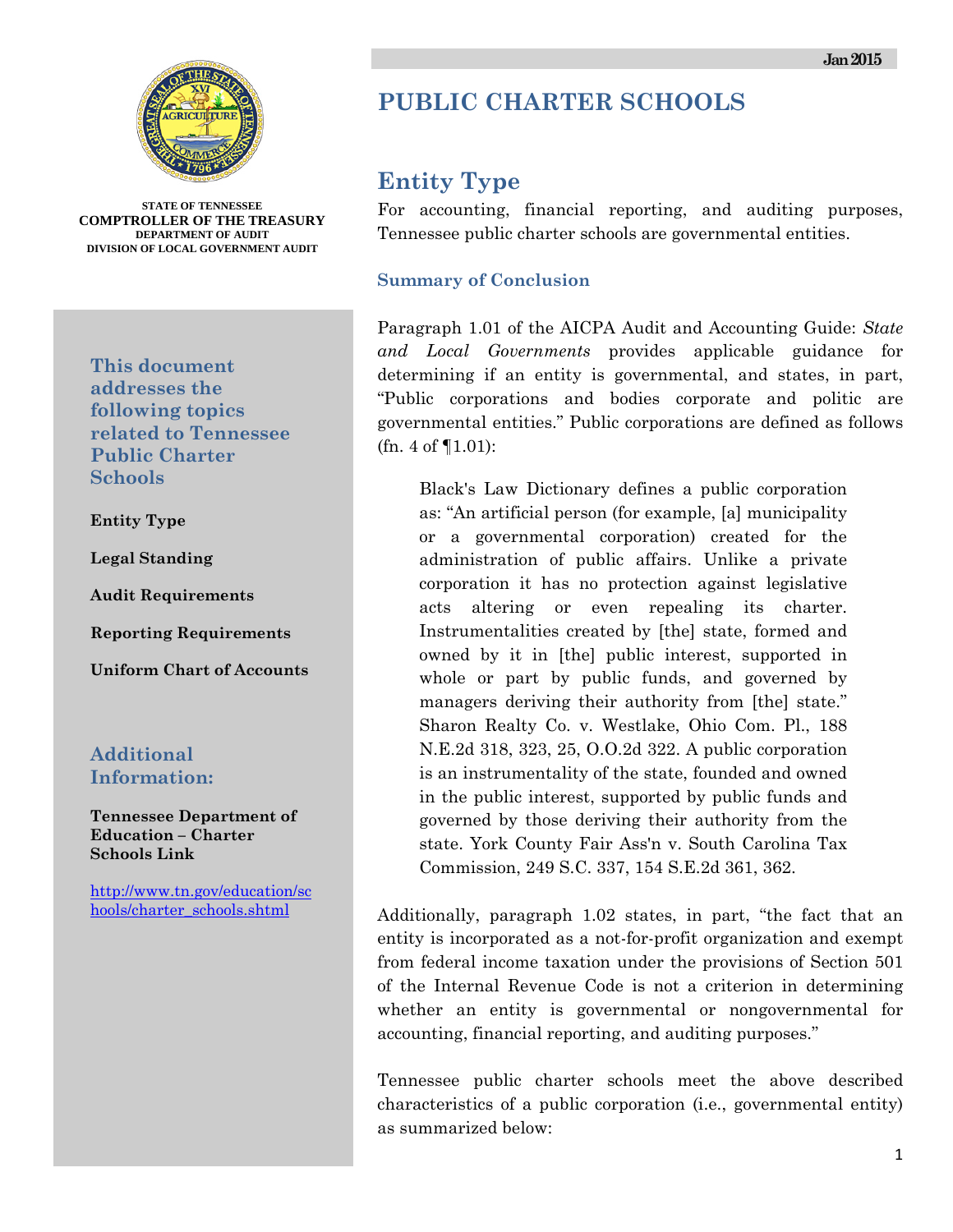# **Entity Type (continued)**

#### • **Created for the administration of public affairs**

The establishment or renewal of a charter school in Tennessee must be approved by a Tennessee Local Education Authority (LEA) or the Tennessee Achievement School District (ASD) and are intended to provide opportunities for improving public education and are approved only when the public interest is best served by their operation. (*TCA* §§ 49-13-102 and 106 and 108(b)) A charter school is defined as a "public school" in *TCA* § 49-13-104(9). Public charter schools are subject to many of the same state laws as LEAs – See *TCA* § 49-13- 111.

#### • **No protection against legislative acts altering or even repealing its charter**

Charter school powers are granted by the legislature and may be altered at any time by the state legislature. (*TCA* § 49-13-101, et seq.)

• **Created by [the] state, formed and owned by it in [the] public interest, supported in whole or part by public funds** 

Public charter schools receive "an amount equal to the per student state and local funds received by the LEA and all appropriate allocations under federal law or regulation, including, but not limited to, Title I and ESEA funds." This is the same funding that other students attending Tennessee public schools receive. (*TCA* § 49-13-112)

• **Governed by managers deriving their authority from [the] state** 

Those who govern public charter schools in Tennessee, although not appointed or approved by state or local government, nonetheless derive their authority to govern from the laws enacted by the Tennessee state legislature. Section 49-13-111(f), *TCA*, states, "A public charter school shall be governed and managed by a governing body in a manner agreed to by the sponsor and chartering authority as provided in the charter agreement."

#### • **Other pertinent issues related to their classification as a governmental entity for accounting, financial reporting, and auditing purposes:**

- o Budgets are required to be prepared in the same format required by the state department of education for LEAs. (*TCA* § 49-13-111(l))
- o Charter schools are required to participate in the group insurance plans authorized in Title 8, Chapter 27, Part 3, of *TCA* in the same manner as teachers and other full-time permanent employees of the LEA.
- o There are five states with comparative charter school legislation: Arkansas, Georgia, Missouri, North Carolina, and Virginia. All of these states follow some form of GASB reporting requirements, including regulatory reporting that is based on GASB.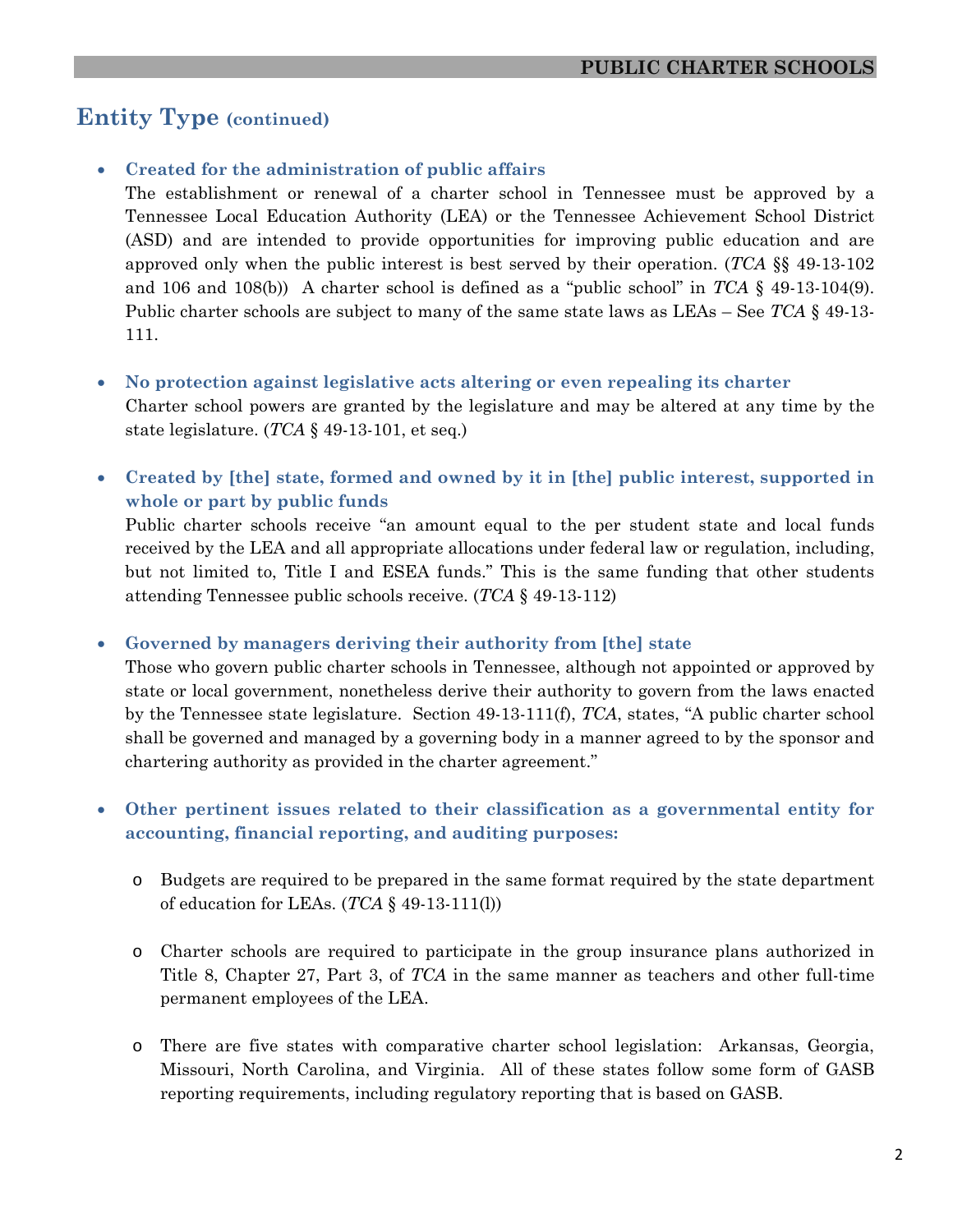### **Entity Type (continued)**

- o The authority for charter schools to levy taxes or issue bonds is limited by state statute. (*TCA* § 49-13-124)
- o The power for charter schools to (1) sue and be sued, (2) contract for services, (3) buy, sell or lease property, (4) borrow funds, and/or (5) pledge its assets as security is provided by state statute. (*TCA* § 49-13-124)
- o Employees and teachers of charter schools participate in the Tennessee Consolidated Retirement System (TCRS). (*TCA* § 8-35-242) The chartering authority retains responsibility for TCRS contributions should the charter school fail to make payments.
- o Records of public charter schools are open for public inspection. (*TCA* § 49-13-140)
- o Schools are subject to the same statutory web site information requirements as LEAs (i.e., notice of public meetings, agendas, policies, and names of the governing board). (*TCA* § 49-13-139)
- o Meetings of the governing body are deemed public business and are subject to public meeting requirements outlined in Title 8, Chapter 44, Part 1 of *TCA*. (*TCA* §§ 49-13- 111(h) and 49-13-138)
- o The governing body of a charter school has the same limits of liability as local school systems and are required to provide insurance in accordance with *TCA* § 49-13-107 for any liability exposure.
- o Conflicts of interest are subject to the public contracts statutes at *TCA* §§ 12-4-101 and 12-4-102. (*TCA* § 49-13-111(g))
- o Surety bond requirements for charter school officials are the same as for public officers, as prescribed by *TCA* § 8-19-101. (*TCA* § 49-13-111(n))
- o Tuition limitations are defined by state statute. (*TCA* §§ 49-13-105 and 49-13-111(k))
- o Schools must report on a fiscal year end of June 30. (*TCA* § 49-13-111(l))
- o Charter schools are subject to a "chartering authority" and "chartering agreement" as outlined in *TCA* § 49-13-110, et seq.
- o Approval to operate under a charter agreement may be revoked or denied renewal by the chartering authority. (*TCA* § 49-13-122)
- o Student enrollment is regulated by state statute. (*TCA* § 49-13-113)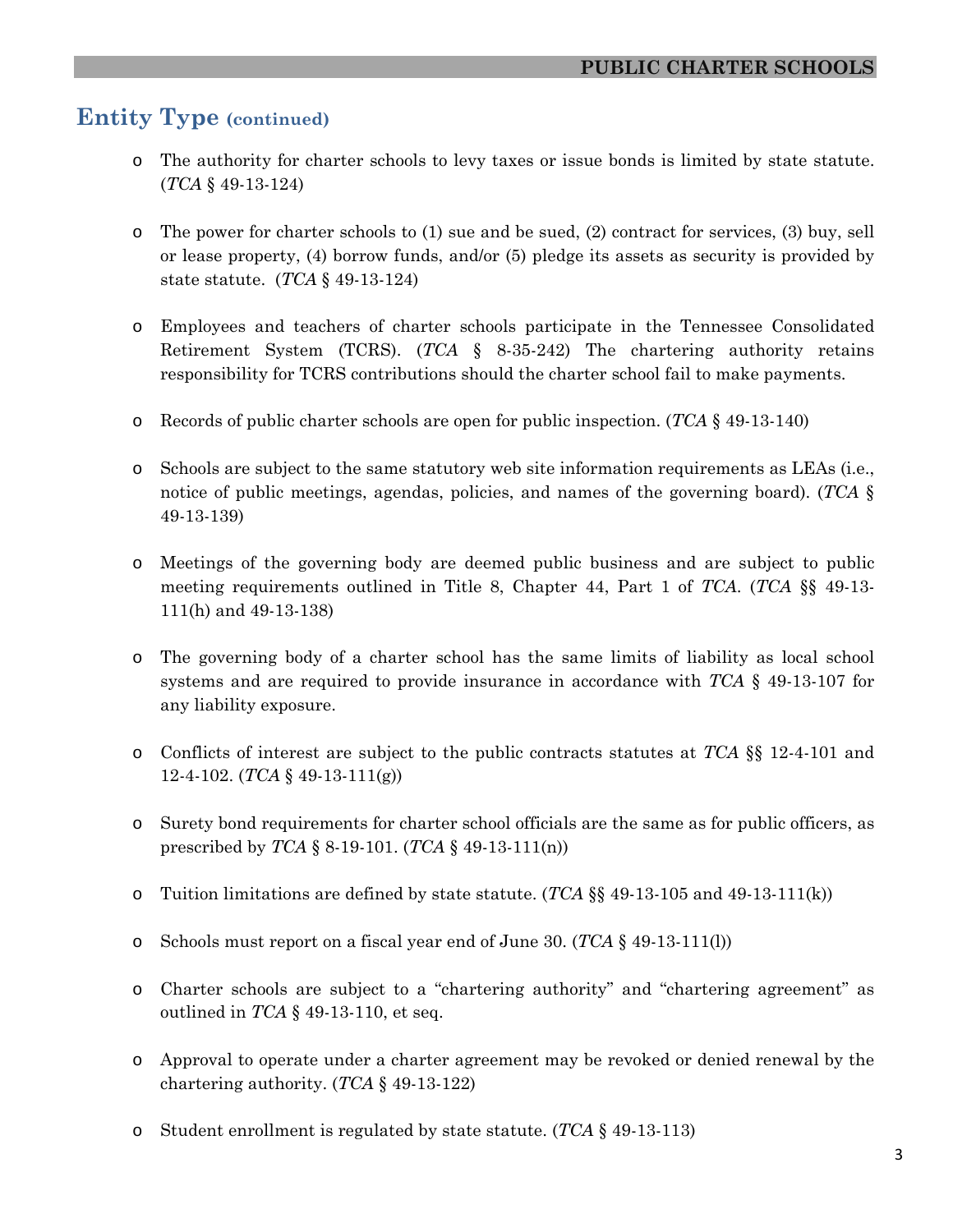### **Entity Type (continued)**

- o All contracts for goods in excess of ten thousand dollars (\$10,000) are required to be bid and approved by the governing body of each public charter school. (*TCA* § 49-13-111(e))
- o *TCA* § 49-13-112(a) states that, "All funds received by a charter school shall be spent according to the budget submitted or as otherwise revised by the public charter school governing body, subject to the requirements of state and federal law."

## **Legal Standing**

The GASB *Codification of Governmental Accounting and Financial Reporting Standards*, Section 2100.114, provides guidance in determining the legal status of a governmental entity:

#### Determining Separate Legal Standing

 .114 An organization has separate legal standing if it is created as a body corporate or a body corporate and politic, or if it otherwise possesses the corporate powers that would distinguish it as being legally separate from the primary government. Generally, corporate powers give an organization the capacity to have a name; the right to sue and be sued in its own name without recourse to a state or local governmental unit; and the right to buy, sell, lease, and mortgage property in its own name. The corporate powers granted to a separate organization are enumerated in its corporate charter or in the legislation authorizing its creation. A special-purpose government (or any other organization) that is not legally separate should be considered, for financial reporting purposes, part of the primary government that holds the corporate powers. [GASBS 14, ¶15]

Tennessee charter schools are considered to be legally separate in accordance with the above guidance because *TCA* § 49-13-124 provides, in part, that the governing body of a charter school may:

- sue and be sued,
- buy, sell or lease property, and
- borrow funds as needed.

#### **Legal Organization of Individual Charter Schools**

There is no requirement that each public charter school operating from the authority of an approved charter agreement establish legal separateness by the creation of a separate legal charter with the Tennessee Secretary of State's Office. In practice, the legal structure or form varies. Some public charter schools are structured to be part of the same legal entity (i.e., the sponsor organization or the Charter Management Organization). Others are legally formed with separate charters for each school. The legal organization and form are at the option of the governing body. As explained above, because of the powers granted by state statute, charter schools and Charter Management Organizations are in substance legally separate entities, regardless of their legal form.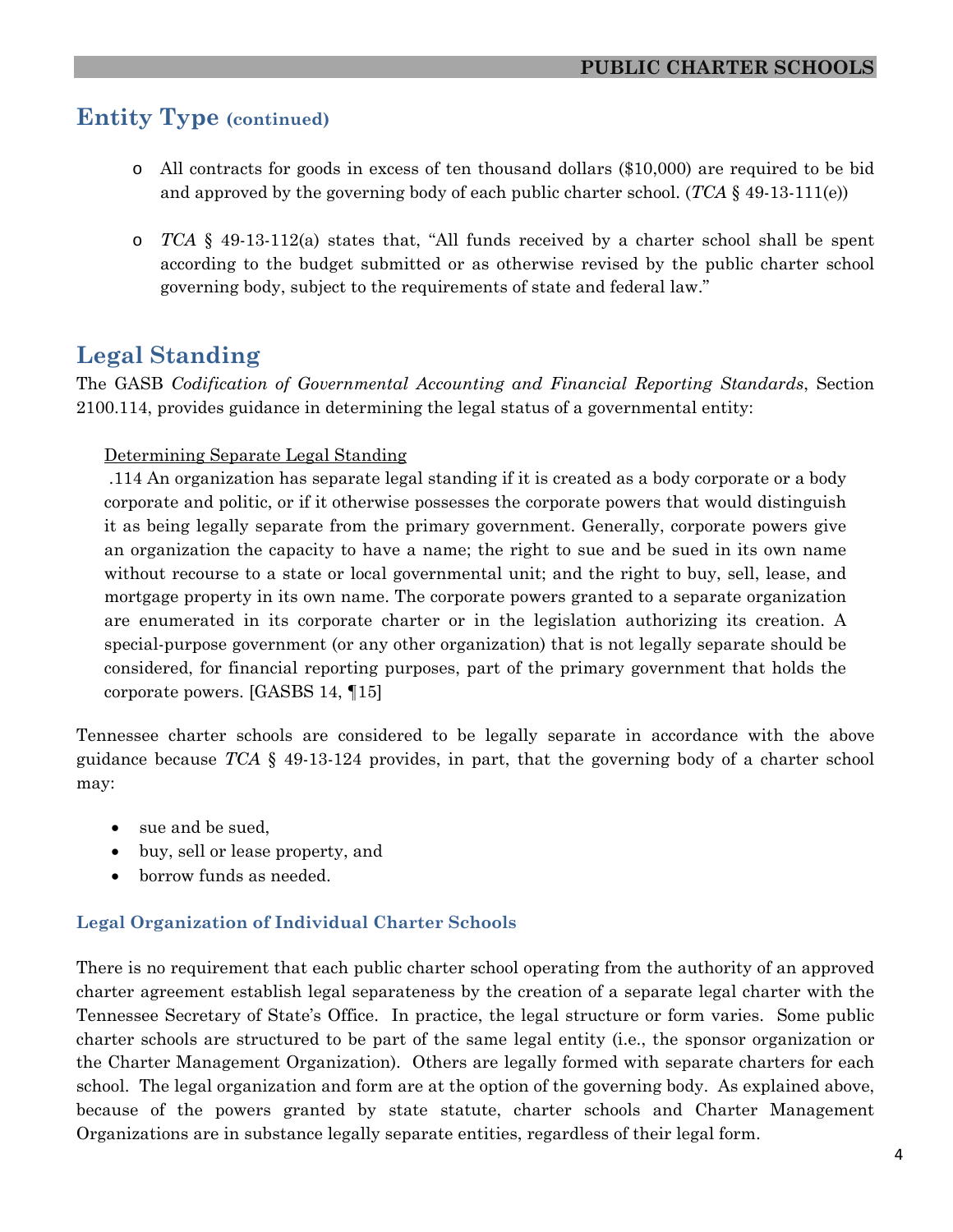## **Audit Requirements**

In accordance with *TCA* § 49-13-127, public charter schools shall have an annual audit of its accounts and records, including internal school activity and cafeteria funds. The audits shall meet minimum audit standards and regulations prescribed by the Comptroller of the Treasury.

All audits shall be conducted in accordance with *Government Auditing Standards*. A uniform contract to audit accounts should be executed annually utilizing the Comptroller's online Contract and Report System (CARS), accessible at https://www.comptroller.tn.gov/RA\_Upload/.

#### **Audits of Multiple Schools Operated by a Charter Management Organization (CMO)**

A **Charter Management Organization (CMO)** is defined as "a nonprofit entity that operates multiple charter schools at least one (1) of which is in Tennessee" (*TCA* § 49-13-104(4)). A CMO has one of two options regarding the annual audit for the charter schools they govern:

- (1) A separate audit for each individual charter school.
- (2) A single or combined audit for all schools. *TCA* § 49-13-127(b)(3) authorizes a CMO to have a single audit for all charter schools operated in Tennessee by the CMO.

#### **Contracting for the Audit – Special Considerations for CMOs**

#### **Separate Audits for Each School**

When contracting for the annual audits of the different schools operated by the CMO, separate audit contracts should be executed in the name of each individual school.

#### **One Audit Report for All Schools Operated by the CMO**

When contracting for a combined annual audit for all schools operated by the CMO, the audit contract should be executed in the name of the CMO. However, in accordance with *TCA* § 49-13- 127(b)(3), the audit scope shall encompass the financial activities of the Tennessee public charter schools operated by the CMO, but not the activities of the CMO itself.

### **Reporting Requirements**

As explained above, Tennessee public charter schools meet the definition of a government for accounting, financial reporting, and auditing purposes. For GASB reporting purposes, Tennessee public charter schools are defined as a special purpose government. The operations of public charter schools are very similar to the operations of a Local Education Agency (i.e., county and municipal boards of education). Under GASB standards, charter school operations meet the criteria for being reported as governmental funds.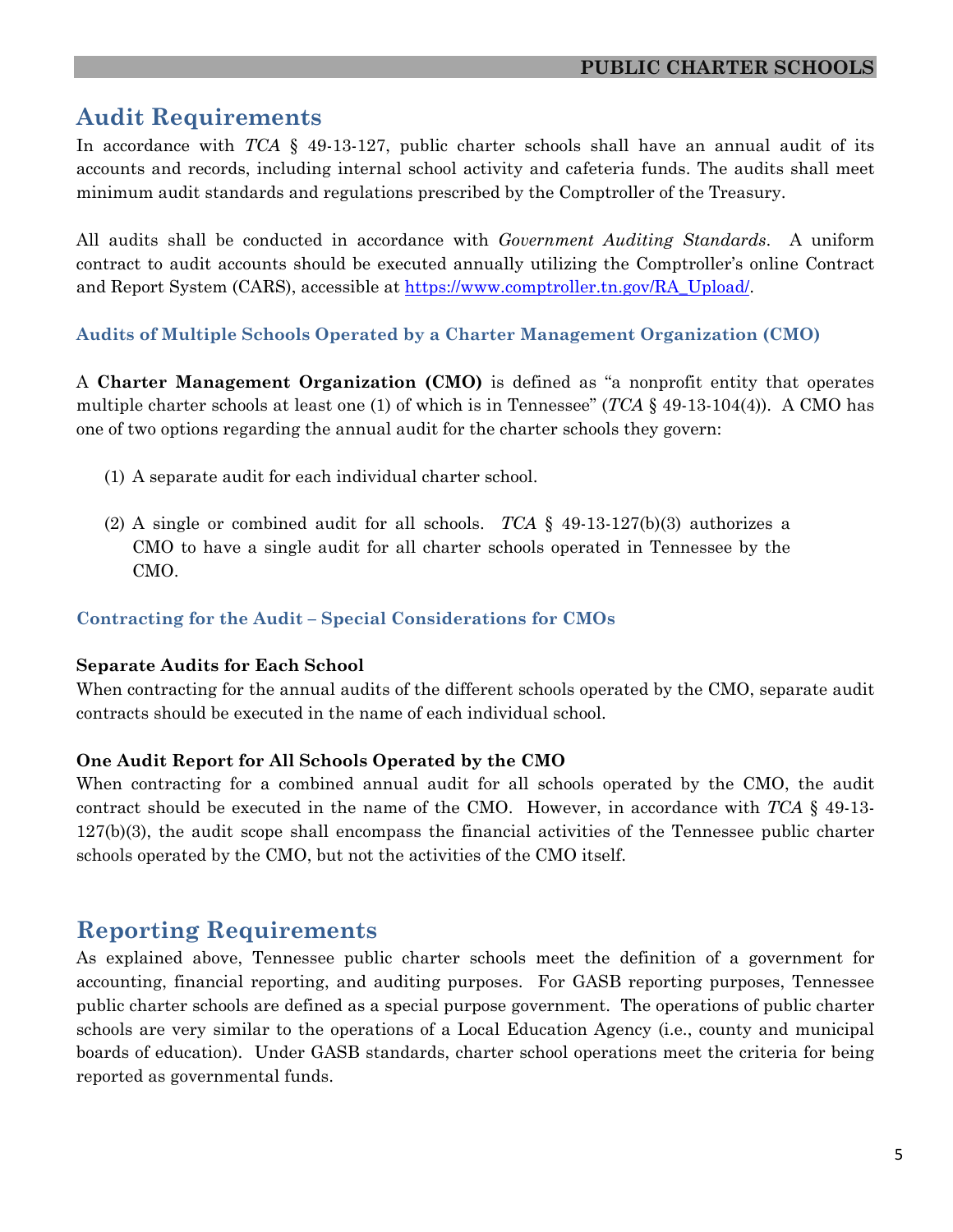### **Reporting Requirements (continued)**

#### **Additional Reporting Requirements for Charter Management Organizations (CMOs) that Choose to Have One Audit of All Schools Operated by the CMO**

As explained above, a CMO has the option of having (1) a separate annual audit for each charter school they govern or (2) a single or combined audit for all schools. CMOs that have a combined audit should include the following.

#### **Title Page**

The title page of the financial report should include the name of the CMO as well as the name of each Tennessee public charter school operated by the CMO. For example:

Annual Financial Report

### Tennessee Public Charter Schools Operated By ABC Public Charter Schools

School A School B School C

#### **Financial Statements**

The financial report should include government-wide financial statements and governmental fund financial statements for the charter schools operated by the CMO.

Individual schools are not required to be reported separately (i.e., in separate funds) in the basic financial statements. When schools are combined and reported together, reporting by individual school should be included as supplemental information as described herein. (If each school is reported as a separate special revenue fund, the supplemental information described below is not required.)

#### Other Supplementary Information

*TCA* § 49-13-127(b)(3) authorizes a single audit of multiple schools provided that "such audit includes all information under this section for each school." Accordingly, the annual audit report shall include supplemental financial information in accordance with the following:

- a) Required Schedules:
	- i. Schedule of Assets, Liabilities and Fund Balance(s)
	- ii. Schedule of Revenues, Expenditures and Changes in Fund Balance(s)
- b) The schedules shall be consistent with GASB reporting requirements for governmental fund financial statements.